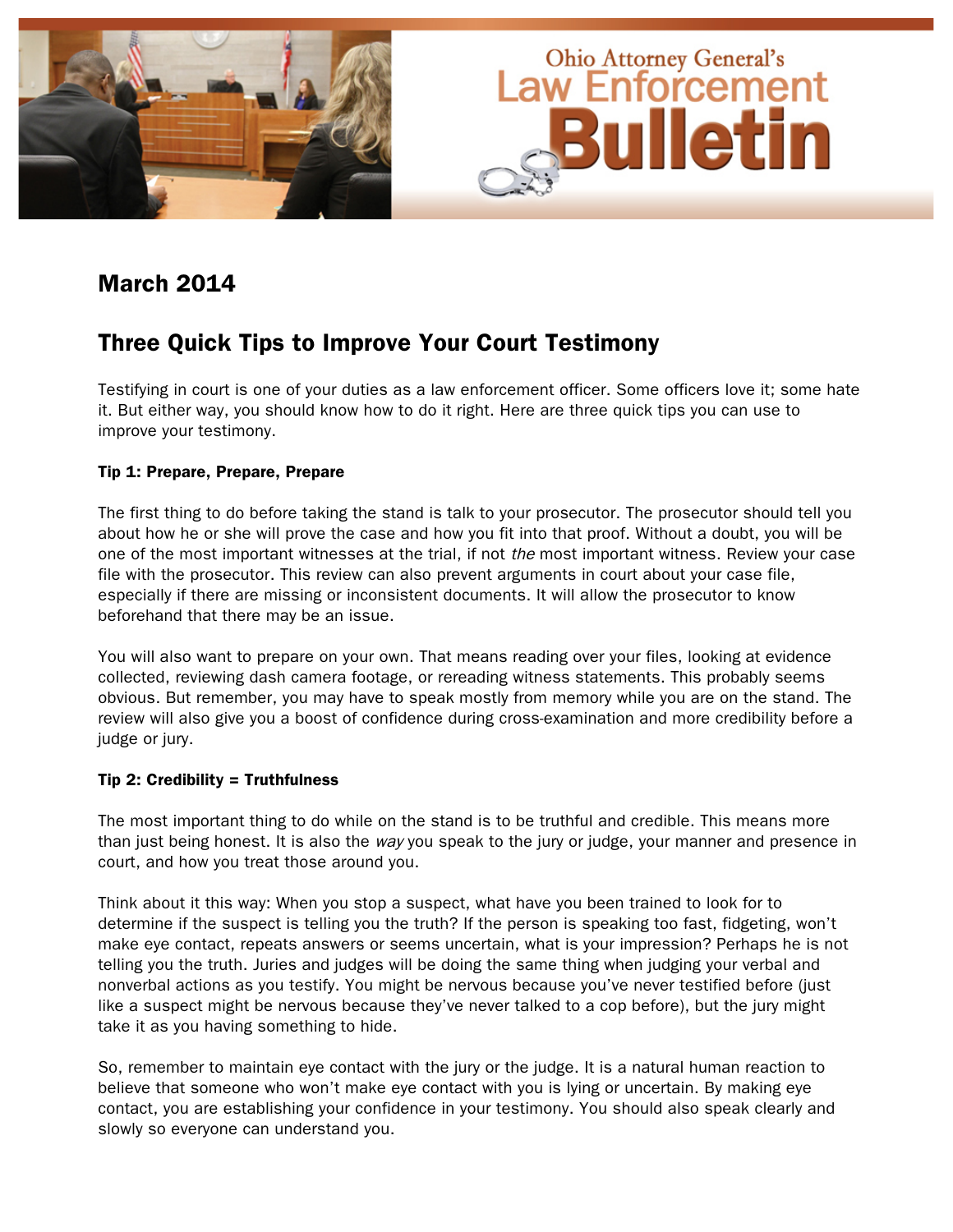Matt Donahue, chief of the Attorney General's Special Prosecutions Section, recalled a law enforcement witness who did a particularly good job of gaining credibility with the jury.

"There is one guy in particular who worked undercover. He would show up in a suit and tie that was pressed and dry cleaned. His long hair was pulled neatly back. He would sit tall on the stand and intently listen, nod his head, turn to the jurors or judge to explain what happened in response to the question. I would ask him to explain his background. He would answer with a complete background and highlight the parts of his background that helped the case or explained his testimony. He was very clear about what happened in the case and had a very professional demeanor on the stand."

### Tip 3: Everyone Must Understand

The third tip is to understand the question being asked and make sure the jury or judge understands your answer. This tip really has two parts.

First, you have to make sure the question is clear to you. Attorneys can, intentionally or unintentionally, ask confusing questions. If you don't understand what information they're asking for, don't guess. Just ask them to clarify or repeat the question.

The second part of understanding the question is to understand why it is being asked. For example, understand why the defense is asking you about other suspects or why the prosecutor is asking you about the defendant's fingerprints on the murder weapon. While it is your job to state the facts, it is the job of the attorney to use those facts to lead the jury or judge to his or her conclusion. Typically, it's a defense attorney's job to challenge your credibility through leading questions. So you should precisely answer the exact question asked. By contrast, a prosecutor will typically be encouraging you to tell the jury a story and to engage the jury by asking you open-ended questions. So you may want to give fuller explanation. This skill will come with more practice on the stand and by establishing a relationship with your prosecutor.

Another common mistake is confronting the attorneys, especially if they misstate a fact or your own statement. Remember that you are the holder of the information. The defense attorney was not there, nor was the prosecutor, judge, or jury. While you don't want the defense attorney to put words in your mouth, you also can't afford to come off as confrontational. By understanding the line of questions and the path the attorney is trying to lead your facts, you may be able to head off confrontation by keeping your answers very short. It is the job of your prosecutor to protect your credibility and help you reclaim it if something goes wrong on cross-examination.

Lastly, make sure the jury or judge understands your answer. That means you should speak in short sentences, avoid "cop jargon" and acronyms, and look at the jurors to see if they understand you. The jurors may completely miss an important detail because they do not understand law enforcement terms and in most cases cannot ask you for clarification. For instance, when a prosecutor asks you a question, don't say, "At 1930 hours we got a BOLO from the SO for a code 29 suspect." Instead, say, "At 7:30 p.m., we were advised by the sheriff's office to be on the lookout for a burglary suspect."

Testifying in court is an important skill. For more information on building your confidence and updating your skills in testifying, the [Ohio Peace Officer Training Academy](http://www.ohioattorneygeneral.gov/Law-Enforcement/Ohio-Peace-Officer-Training-Academy/Course-Catalog/Course-Search.aspx?searchtext=testifying+in+court&searchmode=exactphrase) offers several classes, including a Testifying in Court Boot Camp course, scheduled in July, or Testifying in Court Boot Camp — Expert Witness, slated in August.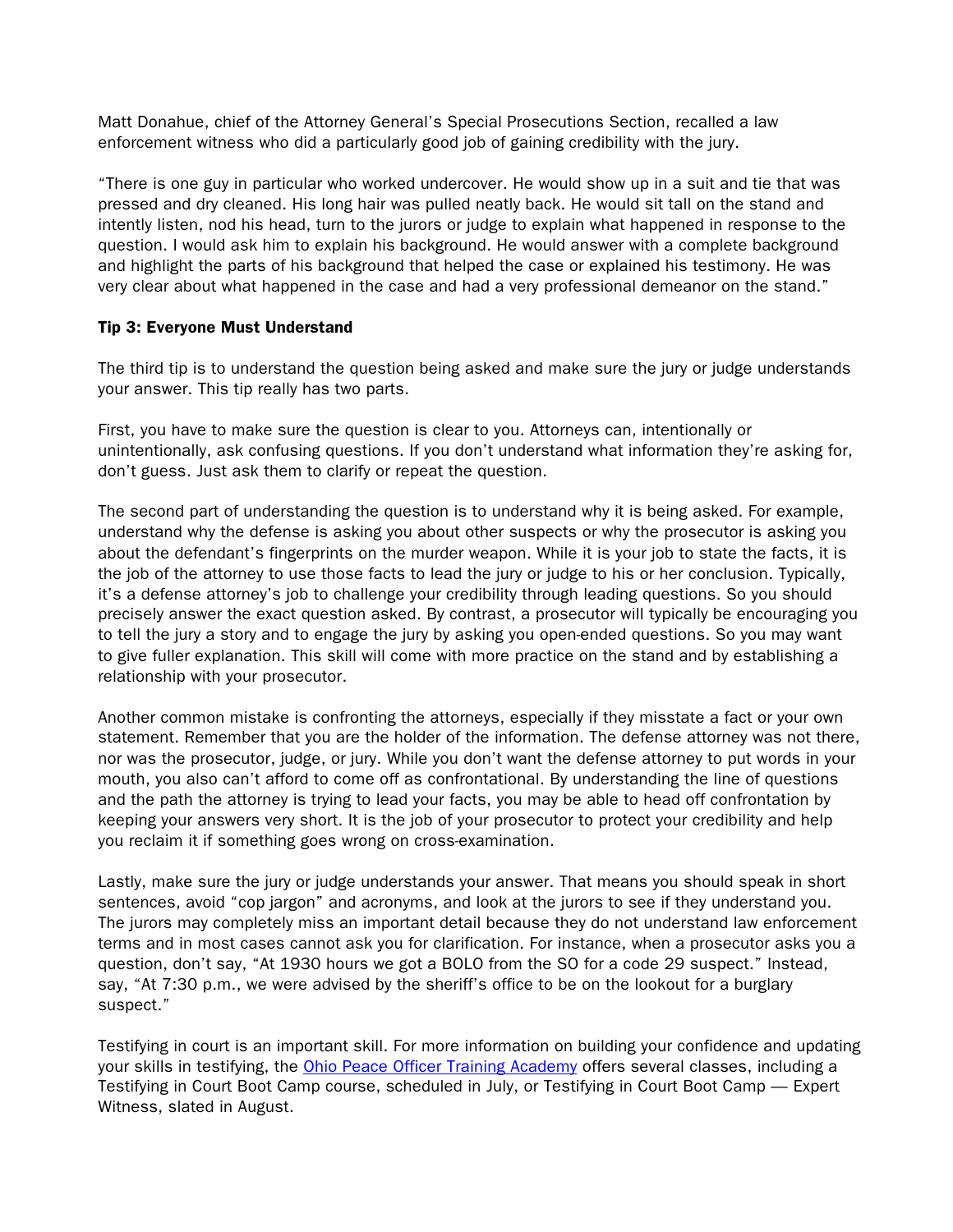#### More Resources

- ["On the Spot: Testifying in Court for Law Enforcement Officers,"](http://leb.fbi.gov/2006-pdfs/leb-october-2006) FBI Law Enforcement Bulletin, October 2006
- ["How to Testify in Court,"](http://www.policemag.com/channel/patrol/articles/2006/04/how-to-testify-in-court.aspx) Police magazine, April 1, 2006
- ["Are You Ready to Testify?"](http://www.policeone.com/legal/articles/1459523-Are-you-ready-to-testify/) PoliceOne.com, October 23, 2007

Ashon McKenzie, Assistant Attorney General Criminal Justice Section

# Case 1: Search and Seizure (Warrantless Searches): State of Ohio v. Harper

**Question:** If you don't follow proper protocol when conducting an impound inventory, have you performed a warrantless search?

Quick Answer: Yes. If you don't follow standard operating procedure for an inventory, a court may throw out any evidence you found.

**[State v. Harper](http://www.google.com/url?sa=t&rct=j&q=&esrc=s&frm=1&source=web&cd=1&cad=rja&ved=0CCQQFjAA&url=http%3A%2F%2Fwww.sconet.state.oh.us%2Frod%2Fdocs%2Fpdf%2F9%2F2014%2F2014-ohio-347.pdf&ei=_gkOU9nNMe7msATu4YKoDQ&usg=AFQjCNFFa1fS9dxyqw09IIXWPb7usvC9sg&bvm=bv.61965928,d.cWc), Ninth Appellate District, Medina County, Feb. 3, 2014** 

Facts: An Ohio State Highway Patrol trooper stopped a vehicle for a minor traffic violation and learned the driver, Isha Harper, had an outstanding warrant. The trooper requested assistance, placed Harper under arrest, and arranged for a tow truck to transport the vehicle to an impound lot. Before the tow truck arrived, the troopers performed a routine inventory search of the vehicle and discovered two kilos of cocaine in the trunk. Although the troopers had been filling out the inventory form, they stopped doing so after discovering the cocaine, despite Ohio State Highway Patrol policy that requires a trooper to complete the inventory even after finding contraband. Harper argued that the failure to properly complete the inventory made it a warrantless search. The court agreed and suppressed the evidence.

Importance: Inventory searches allow law enforcement to search a car without a warrant. But when an inventory is not done properly, the search is no good. Even small errors, like improperly filling out a routine inventory form, can make the difference between a significant drug arrest and an everyday traffic ticket. If you're the one conducting the inventory, make sure you follow the rules to a T.

Keep in Mind: An inventory search is an administrative procedure done to protect the arrestee's property; to protect law enforcement officers from claims of lost, stolen, or damaged property; and to protect officers from danger. Not only might a botched inventory render the evidence inadmissible, you also might subject yourself to suspicion if property is lost or damaged or even risk injury if something dangerous is overlooked.

### More on Search and Seizure: Warrantless Searches

**Emergency entrance.** Responding to a call from a concerned citizen, you pull up to a house just as a woman is exiting. The woman quickly locks the door after seeing you and begins to walk away. You notice that she has blood on her hands. When she removes her sweater at your request, she reveals cuts on her arms. Meanwhile, your partner observes a man exit the back door of the house with blood on his hands. Neither one explains the blood. Fearing there may be injured people inside, you enter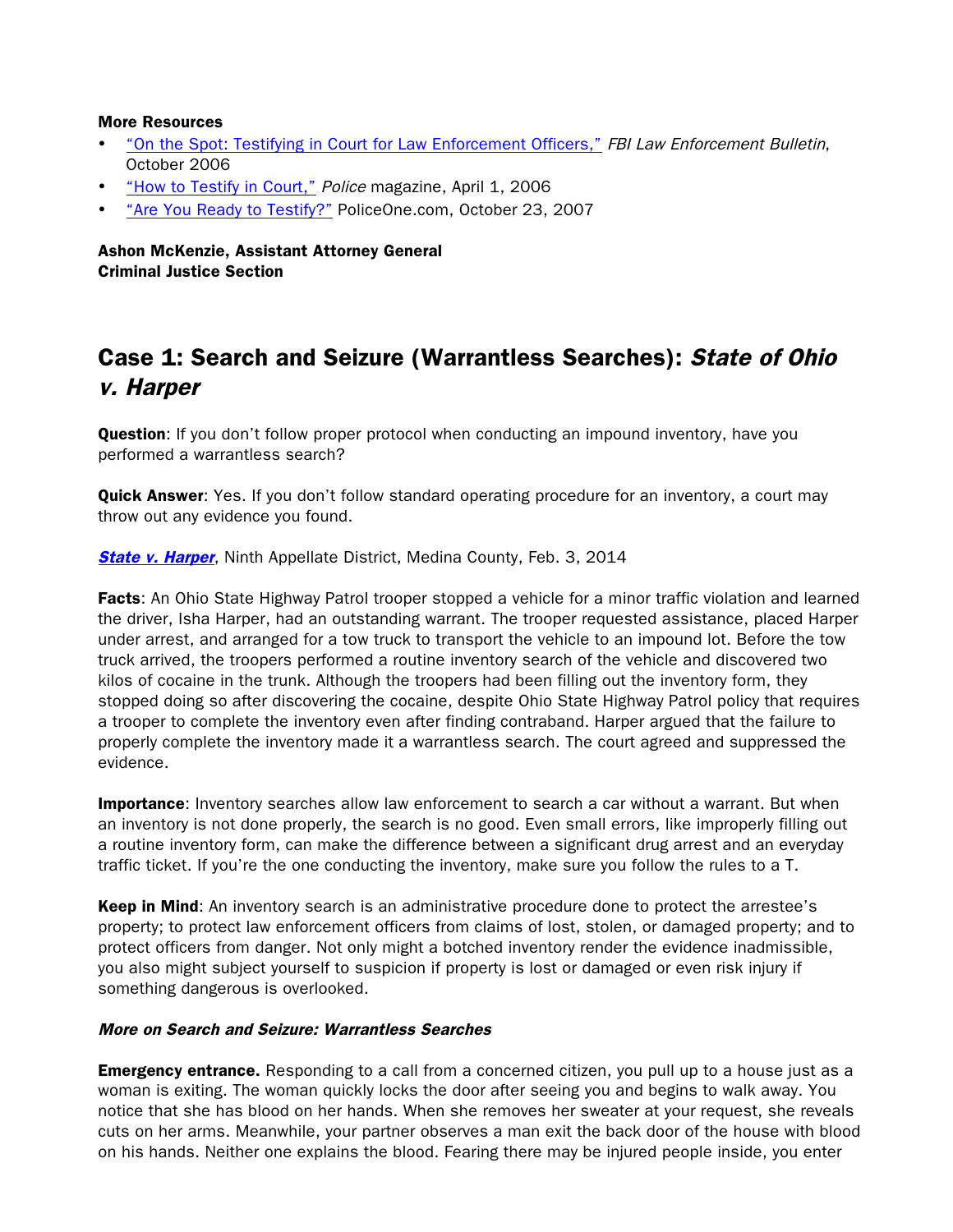the house. Inside is a marijuana grow operation. Can you get the marijuana into evidence even though you didn't have a warrant? Yes, you can do so based on the emergency aid exception to the warrant requirement. The court in *Methvin* said the blood on both people, the hasty locking of the door, and the unwillingness to answer questions were sufficient to create a reasonable belief that someone might be inside the house who needed help. That reasonable belief created an emergency aid situation, which allowed the officers to seize contraband found inside. **[State v. Methvin](http://www.google.com/url?sa=t&rct=j&q=&esrc=s&frm=1&source=web&cd=1&ved=0CCQQFjAA&url=http%3A%2F%2Fwww.sconet.state.oh.us%2Frod%2Fdocs%2Fpdf%2F5%2F2014%2F2014-ohio-590.pdf&ei=6g8OU5-tGs7LsQSVooCAAQ&usg=AFQjCNG0g1AMskQWgspgYjP-XW_4s_NJ6g&bvm=bv.61965928,d.cWc&cad=rja)**, Fifth Appellate District, Richland County, Feb. 10, 2014

If you want out, you gotta let us in. A pedestrian is struck and killed by a car. Witnesses notice the right side of the windshield and right front fender are damaged. The driver seems frightened and shocked, telling the witnesses he thinks he struck a deer or that someone threw something at his windshield. You arrest the driver for operating his motor vehicle under the influence. The driver is on probation, so you call his parole officer, who sets up a blood sample draw. Is the blood sample admissible without a warrant? Yes. The court in *Maschke* admitted the sample without a warrant because one of the conditions of Maschke's probation was an obligation to submit to drug and alcohol testing, so a warrant was not necessary. Find out if parolees in your area have similar requirements. **[State of Ohio v. Maschke](http://www.sconet.state.oh.us/rod/docs/pdf/5/2014/2014-ohio-288.pdf)**, Fifth Appellate District, Morrow County, Jan. 27, 2014

## Case 2: Proper Protocol (Scope of Warrants): State of Ohio v. Zwick

**Question:** If you get a warrant to search computers for child pornography but only find instant message chat logs detailing sexual activity with a minor, do those logs fall under the scope of your warrant?

**Quick Answer:** Maybe. Because the instant message chat logs detailing sexual activity with a minor were found on the computer, and a computer is normally where electronic pornography would be stored, seizing the chat records could have been within the scope of the warrant.

**[State of Ohio v. Zwick](http://www.supremecourt.ohio.gov/rod/docs/pdf/2/2014/2014-ohio-230.pdf),** Second Appellate District, Miami County, Jan. 24, 2014

**Facts:** An undercover detective, posing as a single father, responded to an ad on Craigslist posted by Jason Zwick. It read, "Taboo? Incest? Two Brothers or Dad and Son?" The detective received a response from Zwick, who was using the screen name "hotjock01." During the online exchange, Zwick said he had contacted a father who allowed Zwick to meet and engage in anal sex with his son. Zwick asked the detective if he would allow him to engage in anal and oral sex with his sons. Over the weeks that the undercover detective and Zwick chatted, Beavercreek Police Officer Christopher Unroe found Zwick's address and linked it to hotjock01. Unroe obtained a warrant to search Zwick's computer for evidence of child pornography based on his experience that individuals who engage in Zwick's behavior are also likely to view and keep child pornography. No pornography was found during the search, but police did uncover chat logs between Zwick and others detailing sexual activity with minors. Zwick argued that the chat logs should not be allowed in because they were outside the scope of a warrant to search for child pornography. The court disagreed on technical grounds, but this case highlight the complexities for computer searches.

**Importance:** Officers cannot exceed the scope of the search warrant. For instance, a warrant to seize a stolen car cannot be used to search a suspect's medicine cabinet. But a warrant to search a computer is like a warrant to search a house: Once you're inside, you can seize evidence of any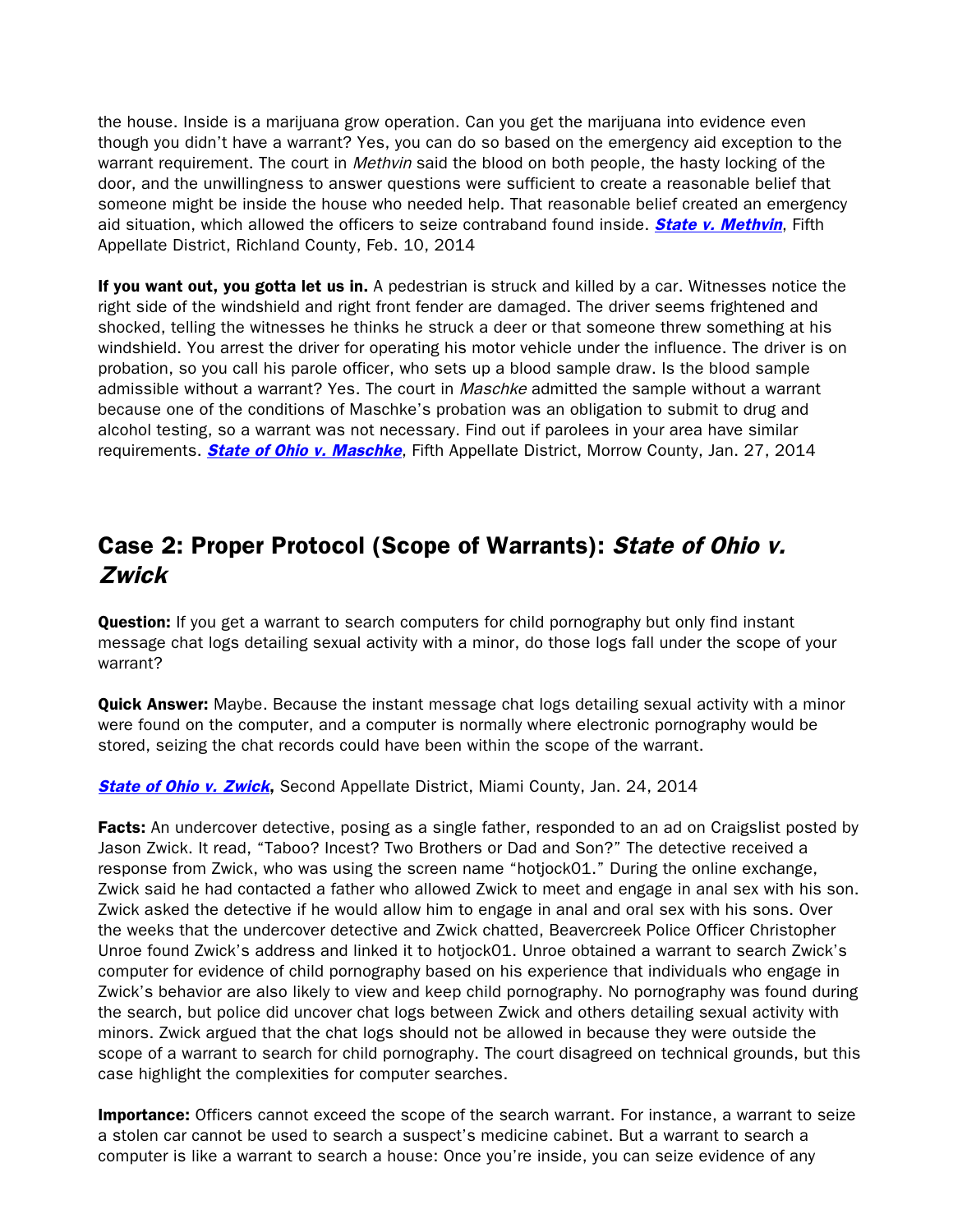crime that falls within the scope of the warrant or in plain view.

Keep in Mind: This case was decided on a specific rule used in appellate courts, but it does outline some things to consider when writing and executing a child pornography search warrant. Are you asking for text information in the warrant, or are you just asking for images? When you do the forensic search, are you finding evidence in "plain view" that is not specifically referenced in the warrant? If you think so, remember that you'll have to be able to explain the whole process to a judge.

Conducting undercover operations online poses a number of legal and technical issues. Consider attending an [Ohio Peace Officer Training Academy](http://www.ohioattorneygeneral.gov/Law-Enforcement/Ohio-Peace-Officer-Training-Academy/Course-Catalog/Course-Search.aspx?searchtext=%22undercover+online+investigations%22&searchmode=anyword) course, in which you can learn how to create a profile, where to conduct searches, and how to make certain any evidence you seize can be used against the suspect. The course, Undercover Online Investigations, is free and will be held in April and September.

### More on Proper Protocol

Who's Who, Round Two: Your department arrests Bob on an outstanding warrant. During booking, it's discovered that the warrant was actually meant for the Bob's childhood friend Joe, who illegally used Bob's name. Bob is released later that day and files a police report detailing the mistake and accusing Joe of identity theft. Almost a month later, on routine patrol, you run Bob's vehicle registration through LEADS, where it is still erroneously linked to the first-degree felony arrest warrant for Joe. You arrest and search Bob, finding two small bags of meth and ecstasy in his pants pocket. Bob explains the warrant confusion, but you don't attempt to verify his claim or identity. Are the drugs admissible? No, according to the court in *Scott*. Evidence obtained under an invalid warrant may be admissible if the officer had an honest belief that the warrant was good. However, when the warrant is known to be faulty, law enforcement may not continue to use the erroneous warrant to obtain evidence. If a subject claims the warrant is meant for someone else, take a few minutes to double check. If you arrest someone under a warrant and find it contains a mistake, tell someone who can fix the error so it doesn't happen twice. **[State of Ohio v. Scott](http://www.supremecourt.ohio.gov/rod/docs/pdf/8/2014/2014-ohio-392.pdf)**, Eighth Appellate District, Cuyahoga County, Feb. 6, 2014

All I have to do is dot the I's. You pull over a driver for failure to use his turn signal. After addressing the driver, you perform a breathalyzer test and the driver blows over the limit. You've been certified to use the breathalyzer, but you still haven't completed your in-service course for this particular model. Are the test results admissible? The court in *Drake* said yes. Even though state regulations require completion of in-service training, the fact that the officer held a valid permit to administer the test was sufficient to ensure an accurate administration. **[State of Ohio v. Drake](http://www.sconet.state.oh.us/rod/docs/pdf/5/2014/2014-ohio-509.pdf)**, Fifth Appellate District, Knox County, Feb. 12, 2014

# Case 3: Search and Seizure (Reasonable Suspicion): State of Ohio v. Robinson

**Question:** When you stop someone based on an unreliable tip, can you use evidence from the stop to get a search warrant for the driver's house?